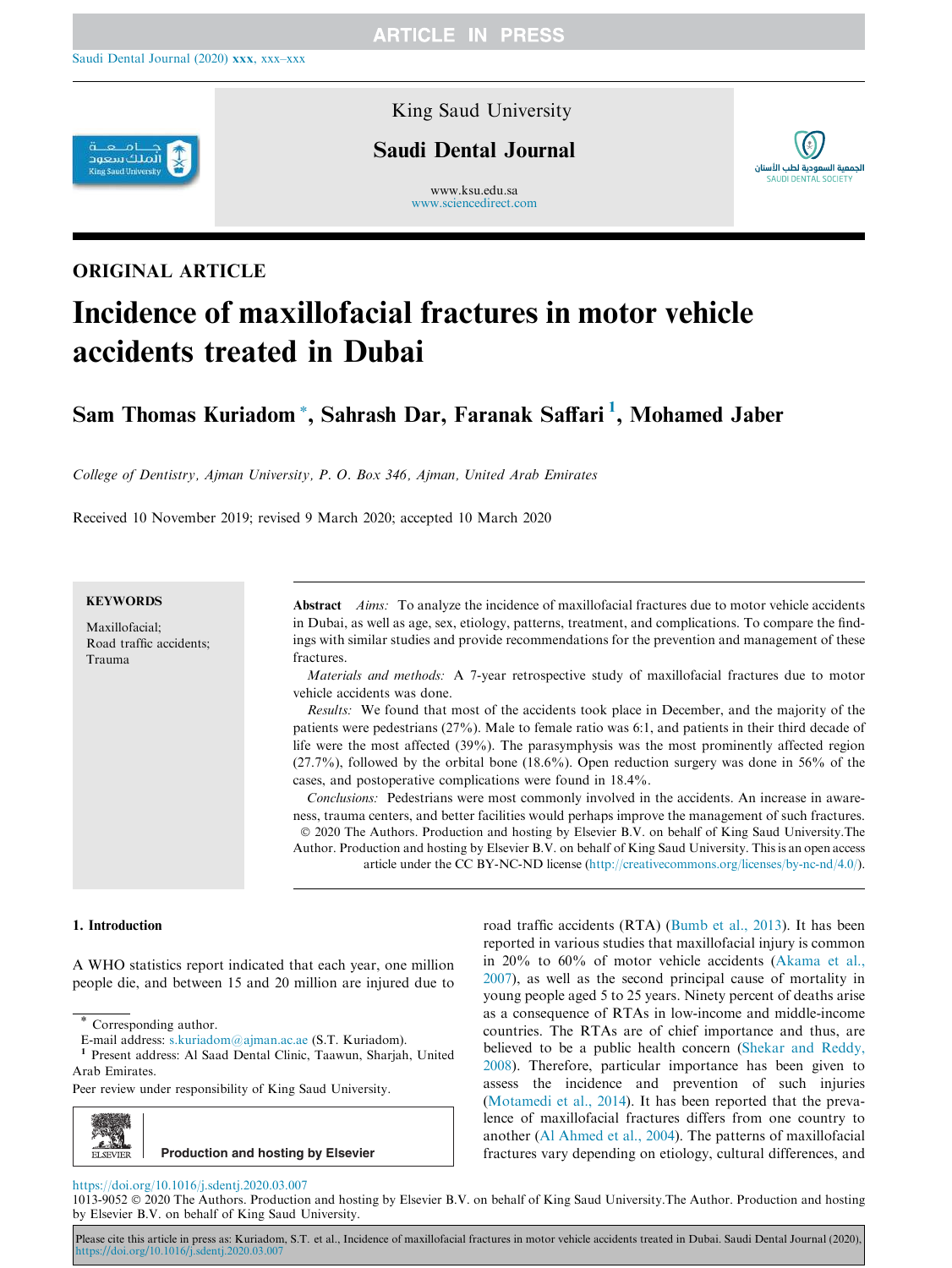other local factors. General behavior patterns in a country may influence the incidence of traffic accidents. Aggressive driving and driving offenses play an important role in the etiology of maxillofacial fractures in the United Arab Emirates (UAE) (Bener and Crundal, 2005).

Due to the increase in road construction and the number of motor vehicles, traffic accidents lead to a serious public health hazard in the UAE and thus pose as the second common cause of deaths in the UAE after cardiovascular diseases (Bener et al., 1995). Previous research reported a higher motor vehicle accident mortality rate in the Gulf Cooperation Council countries compared with the United States (Shekar and Reddy, 2008) and other developing countries where vehicle ownership levels can be compared. An important risk factor would be road user behavior. Therefore, a decrease in the extent of the problem can be achieved by accurate measures regarding road user behavior (Bener and Crundal, 2005).

The anatomical location of the maxillofacial bones poses a serious clinical problem once fractured. Thus, the knowledge of the distribution and treatment of maxillofacial fractures can be supportive of its adequate prevention (Malara et al., 2006).

This study aimed to analyze the incidence of maxillofacial fractures due to motor vehicle accidents in Dubai and to determine age, sex, etiology, patterns, treatment, and complications of these maxillofacial fractures and compare the results with other studies within UAE and outside the UAE.

#### 2. Methodology

Ethical clearance was obtained from the Ethical Committee of the College of Dentistry, Ajman University, (Reference Number: SS-2014/15-01). A similar clearance was also obtained from Rashid Hospital, Dubai, (Reference Number: (DSREC-SR-03/2015\_01).

Rashid Hospital is a part of the Dubai Health Authority, which provides highly specialized tertiary-level care services. The hospital is the busiest in the region and is highly recognized for its trauma and emergency care services. Moreover, approximately 500 patients are evaluated in the trauma center on a daily basis, and thus, it is considered as the major disaster facility in Dubai.

Electronic data was taken from the Dubai Health Authority system from October 2006 to February 2013. Out of the 666 records present, 282 cases that had been treated at Rashid Hospital, Dubai for maxillofacial fractures, along with associated fractures due to motor vehicle accidents, were reviewed. The fractures were diagnosed using the ICD-10 diagnosing system. The variables obtained included age, sex, month, year, etiology, site of the fracture, treatment method, and complications. The cases that did not involve any facial bone fracture, cases with only soft tissue injuries, and cases that did not require any treatment were not included in the study.

Ages were categorized into the following: 1–10, 11–20, 21– 30, 31–40, 41–50, 51–60, and 61–70. The etiological factors that were checked included pedestrians, drivers, front and back passengers, motorcyclists, cyclists, quad bike use, tire explosions, and a few unspecified cases. The mandibular fractures included fracture of the condyle, subcondyle, body, angle, symphysis, parasymphysis, ramus, coronoid process, and a few combination fractures such as body/angle, angle/parasym-

physis, subcondyle/parasymphysis, and angle/condyle. Fractures of the midface comprised of the frontal bone, nasal bone, zygoma, orbital bone, zygomatico-orbital complex, nasoethmoidal–orbital, nasoethmoidal, panfacial, and Le Fort I, II, and III, along with a few others. The fractures were treated by open reduction, closed reduction, or other modalities. Numerous postoperative complications were found such as posterior open bite, ankylosis, blind one eye, hypertrophic scars, telecanthus, mandibular deviation, permanent paresthesia, anterior open bite, bilateral blindness, epiphora, nasal deformity, enophthamus, blurred vision, temporomandibular joint (TMJ) dysfunction, fractured/displaced plate, infection, 6 months paresthesia, limited mouth opening, flattening of cheek, and double vision.

The data were tabulated and analyzed with Microsoft Excel. Descriptive analysis was performed, followed by a calculation of the probability of occurrence of maxillofacial fractures treated over the total number of motor vehicle accidents treated in the same period in the same center.

#### 3. Results

A total number of 282 patients sustained maxillofacial fractures due to RTAs during the period under review. There were 240 males and 42 females. Males accounted for 85% of the cases, whereas females accounted for 15%, with a male to female ratio of 6:1. The age of the patients ranged from 4 to 68 years, with those in the category of 21–30 and 31–40 years of age being most frequently affected (39% and 29%, respectively). Following them were patients 11–20 years of age (14%), 41–50 years of age (12%), 51–60 years of age (4%), and 1–10 years of age (2%). Only one case was reported from the 61–70 age group. Pedestrians lead the etiology by 27%, followed by drivers (23%), front and back passengers (17%), motorcyclists  $(10\%)$ , cyclists  $(3\%)$ , and quad bike users  $(1\%)$ . There was one case of a tire explosion and 6 unspecified cases (Fig. 1).

Unilateral mandibular fractures (56.4%) were more common than bilateral mandibular fractures (43.6%). Eighteen cases of mandibular and maxillary dentoalveolar fractures were reported. In a total of 112 fractures of the mandible, parasymphysis was the most prominently affected region, accounting for 27.7%. Next was the condyle (15.8%), followed by the mandibular body (12.5%), symphysis (11.6%), angle/ parasymphysis combination fracture (8.04%), angle of the mandible (7.1%), subcondyle (5.4%), ramus and a combination fracture of subcondyle/parasymphysis (4.5%), body/angle combination fracture  $(1.8\%)$ , and the coronoid process  $(0.9\%)$ (Fig. 2). Of the 322 fractures to the midface, the orbital bone had the highest percentage (18.6%), making it the most common fracture of the maxillofacial bones, followed by the zygomatico-orbital complex (16.1%), frontal fracture (15.8%), zygoma (13.04%), nasal fracture (10.6%), panfacial fractures  $(7.8\%)$ , Le Fort I  $(6.8\%)$ , Le Fort II  $(6.2\%)$ , other fractures (2.5%), nasoorbitoethmoidal (1.2%), and Le Fort III  $(0.3\%)$ . Nasoethmoidal bone  $(0.9\%)$  was the bone that was least involved in the fractures (Fig. 3).

Fifty-six percent of the cases were treated by open reduction and 13% by closed reduction. Thirty-one percent of the cases were treated by other modalities, including either functional treatment or medical management. Of the cases,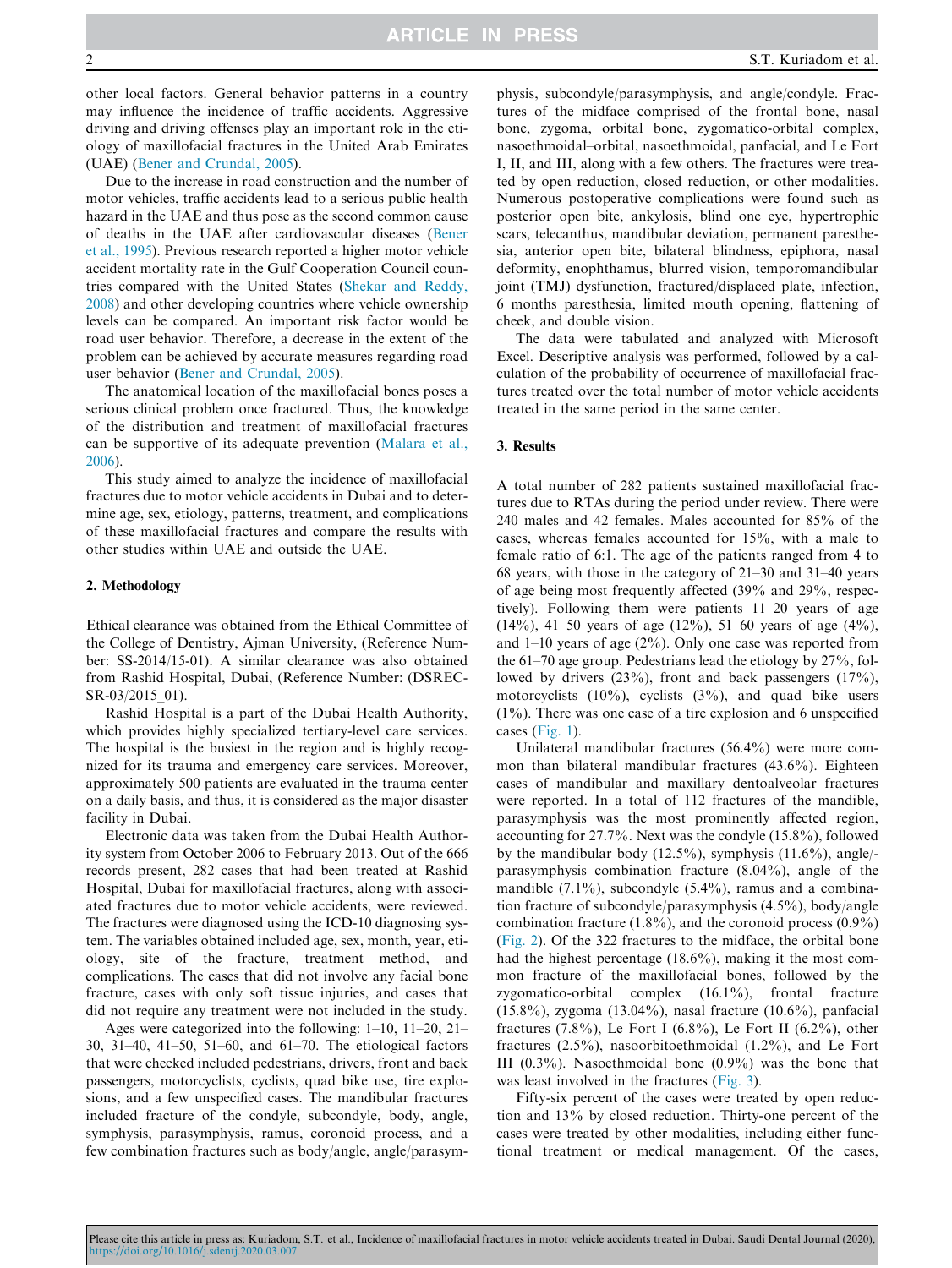

Fig. 1 Etiology of the maxillofacial injuries in the accidents.

18.4% had postoperative complications in which paresthesia over 6 months was most prevalent (25%). Other complications included double vision and infection (9.6%), flattening of the cheek, epiphora, and enophthalmus (5.8%), and limited mouth opening, nasal deformity, anterior open bite, permanent paresthesia, mandibular deviation, and telecanthus (3.8%). Fractured/displaced plate, TMJ dysfunction, blurred vision, bilateral blindness, hypertrophic scars, blind one eye, ankylosis, and posterior open bite accounted for 1.9% each (Fig. 4).

Most of the accidents took place in December (Fig. 5), and in the 7-year-review, most of them occurred in 2009 and 2008 (Fig. 6).

### 4. Discussion

Maxillofacial fractures occur in routine following RTAs. The etiology varies from country to country, even within the same country, and depends on the environmental, socioeconomic, and cultural factors. Even with the improvement of safety devices, maxillofacial fractures occur quite often with RTAs.

The cases that did not involve any facial bone fracture, cases with only soft tissue injuries, and cases that did not require any treatment were not included in the study.

The male prevalence in our study was higher in proportion compared with many other studies performed in different parts of the world (Bumb et al., 2013; Udeabor et al., 2014; Zachariades et al., 1983; Allen and Dally, 1990; Zachariades et al., 2006; Lee, 2012, Molina et al., 2010; Ogunmuyiwa et al., 2015; Al-Masri et al., 2015). However, in 2007, studies that were conducted in the UAE (Al-Khateeb and Abdullah, 2007) and India (Devadiga and Prasad, 2007) showed a higher male to female ratio of 7:1. According to our results, patients in the 21–30 age group sustained the most injuries. This result was in agreement with many other studies performed (Akama et al., 2007; Devadiga and Prasad, 2007; Oji, 1999; Ugboko et al., 1987; Adeyemo, 2005; Guruprasad et al., 2014; Weihsin et al., 2014; Kapoor and Kalra, 2012; Akhlaghi et al., 2019)*.* One possible reason would be the reckless driving that people in this age group tend to do (Udeabor et al., 2014; van den Bergh et al., 2012)*.*

The people that were affected most were the pedestrians, followed by the drivers, passengers, motorcyclists, and cyclists. These findings differ from previous studies where the most frequently affected people are motorcyclists in Nigeria and Malaysia (Abosadegh et al., 2019). An explanation for this could be that motorcycles are the main mode of transport in Nigeria (Ogunmuyiwa et al., 2015). Furthermore, in Poland, drivers had the highest incidence for maxillofacial fractures (Malara et al., 2006), whereas, in Amsterdam, they found cyclists as the most affected group probably because the usage of cycles far outnumber motor vehicles (van den Bergh et al., 2012). Pedestrians having the highest prevalence in Dubai would be because of the avoidance of designated pedestrian



## **Mandibular Fractures**

Fig. 2 Mandibular fractures in the road traffic accidents.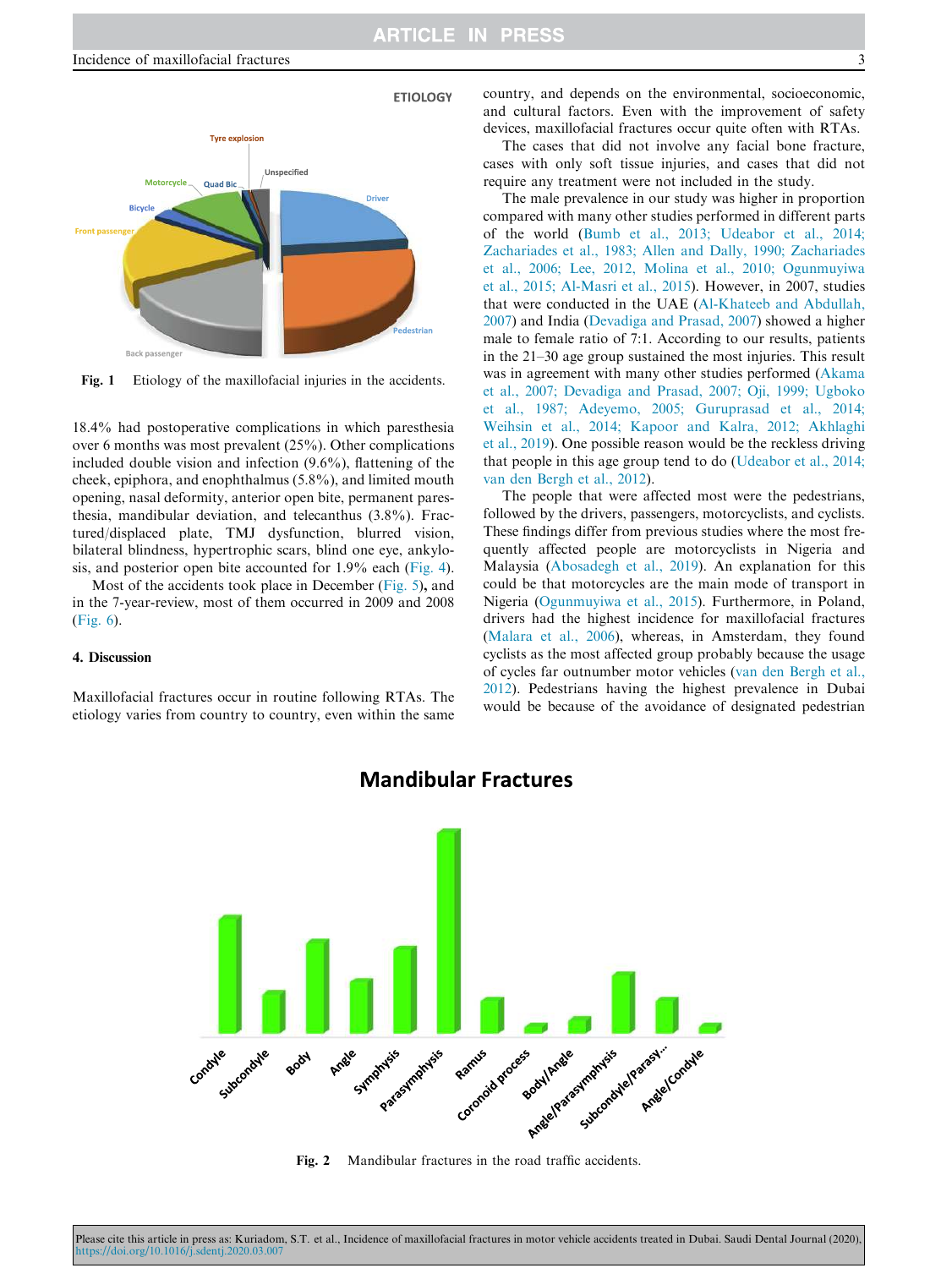# **Midface Fractures**





## **Complications**

Fig. 4 Postoperative complications.

crossing and the carelessness of the drivers or pedestrians walking on a non-designated walk.

Our research exhibited unilateral fractures dominating bilateral fractures, which is in accordance with previous two studies carried out in Greece (Zachariades et al., 2006) and Brazil (Sawazaki et al., 2010). Midface fractures were more common than mandibular fractures. This finding is in disagreement with a number of previous studies (Al Ahmed et al., 2004, Oji, 1999, Karyouti, 1987, Cheema and Amin, 2006, Obuekwe et al., 2003, Akhlaghi et al., 2019) where mandibular fractures were more common. In the mandibular fractures, parasymphysis was the most prominently affected region, which contradicts with many earlier studies, such as that performed in Libya (Khalil and Shaladi, 1981), where body of the mandible and angle of the mandible was the most commonly affected region in studies conducted in Australia (Dongas and Hall, 2002) and Egypt (Sakr et al., 2006). In addition, according to a study (Al Ahmed et al., 2004) conducted in Sharjah, United Arab Emirates, the condyle was found as the frequently fractured region in the mandible.

In the midface, the orbital bone had the highest prevalence of trauma, similar to the results found in Malaysia by Abosadegh et al., 2019, followed by the zygomatico-orbital fractures. This result contradicts with studies performed in India (Subhashraj et al., 2007, Shankar et al., 2012), Saudi Arabia (Al-Masri et al., 2015), and Nepal (Khadk and Chaurasia, 2014) where the zygoma was found to have the highest incidence.

During our research, we found that people ranging from the ages of 31 to 40 were the majority that was affected by the orbital and parasymphyseal fractures. Pedestrians were commonly involved in orbital fractures, whereas drivers were mostly affected by parasymphyseal fractures. The orbital floor may be known as a ''pure" type of blowout fracture when it occurs in isolation, or it may be known as an ''impure fracture" when it occurs in combination with fractures in the zygo-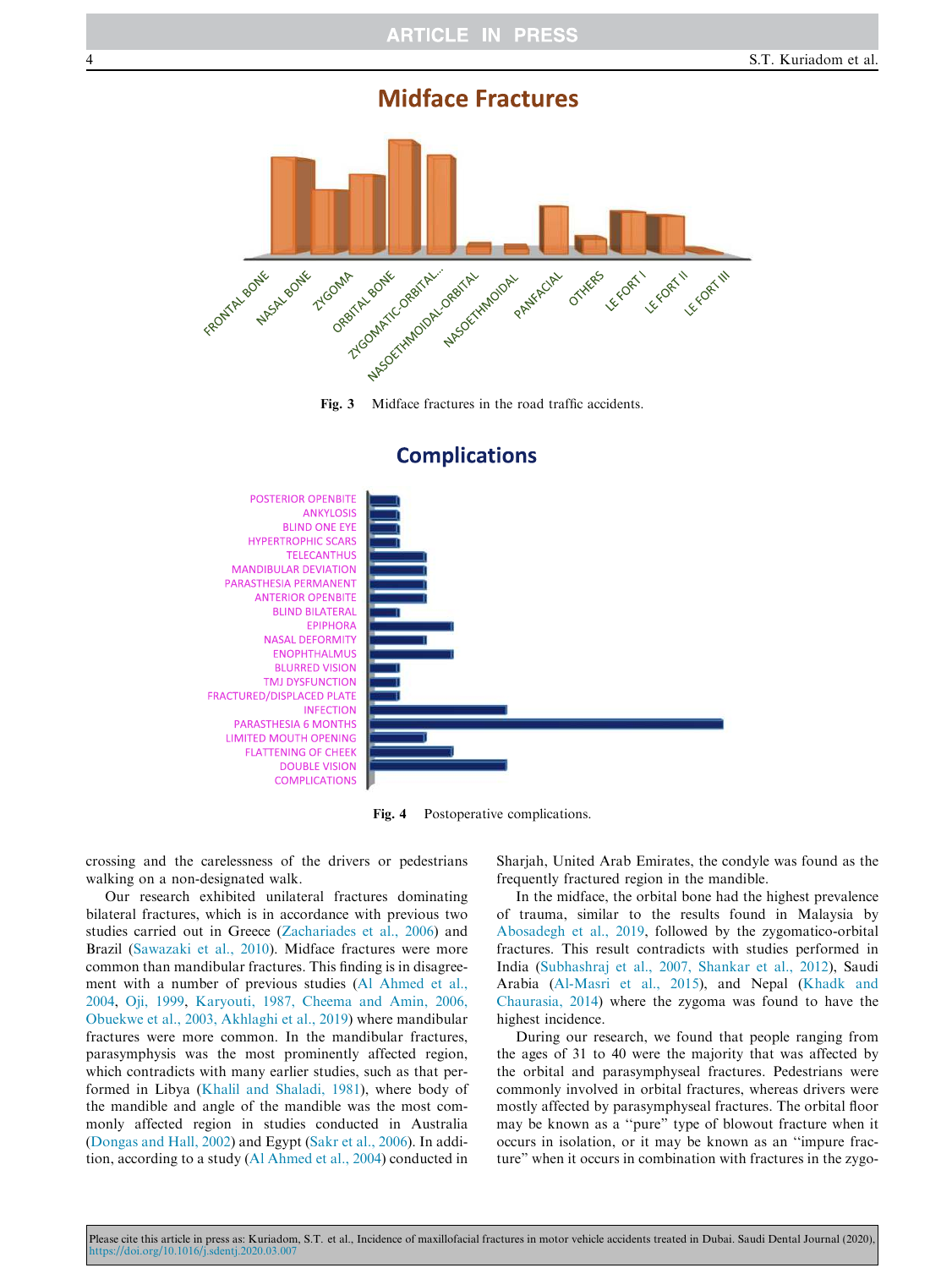# **MONTH**



Fig. 5 Prevalence of accidents during the year.



Fig. 6 Prevalence of accidents in the period of 7 years.

matic region (Williams, 1994). According to the transmission theory, fractures of the orbital wall may occur as a result of transmitted forces from the orbital rim, causing them to deform and buckle (Ernst et al., 2006).

The majority of our patients were treated by open reduction and fixation, which is in agreement with reports from China (Mijiti et al., 2014), Italy (Roccia et al., 2008) and UK (Fordyce et al., 1999). However, the methods we used differ from the one that was carried out in Sharjah, UAE, (Al Ahmed et al., 2004) where the majority of the cases were treated by closed reduction and in Tanzania, where open reduction and internal fixation was performed in only 6.8% of cases. In addition, in Iran, 70.8% of cases were treated by closed reduction and fixation (Ansari, 2004), and in India, Shekar and Reddy reported that more than 78% of the patients treated for maxillofacial injuries had closed reduction with arch bar fixation. Out of the 6 cases observed ranging the ages 1–10, three of the fractures were treated conservatively, which included orbital fracture, frontal bone, and Le Fort II. On the other hand, one of the cases that involved the frontal bone and parasymphysis was treated by open reduction. A fracture of the body and parasymphysis was treated with open reduction by internal fixation with plates and screws. Conservative treatment is any treatment without surgical intervention and may include only a prescription of analgesics and/or antibiotics or only medical management. Lastly, a dentoalveolar fracture was treated using intermaxillary fixation.

The percentage of complications was lower than the study conducted in three different hospitals in the UAE in 2007 (Al-Khateeb and Abdullah, 2007). According to our results, paresthesia over 6 months was found as the dominating complication. It occurred in association with fractures of the parasymphysis, mandibular angle, floor of the orbit, body of the mandible, zygomatic body, and Le Fort 1, with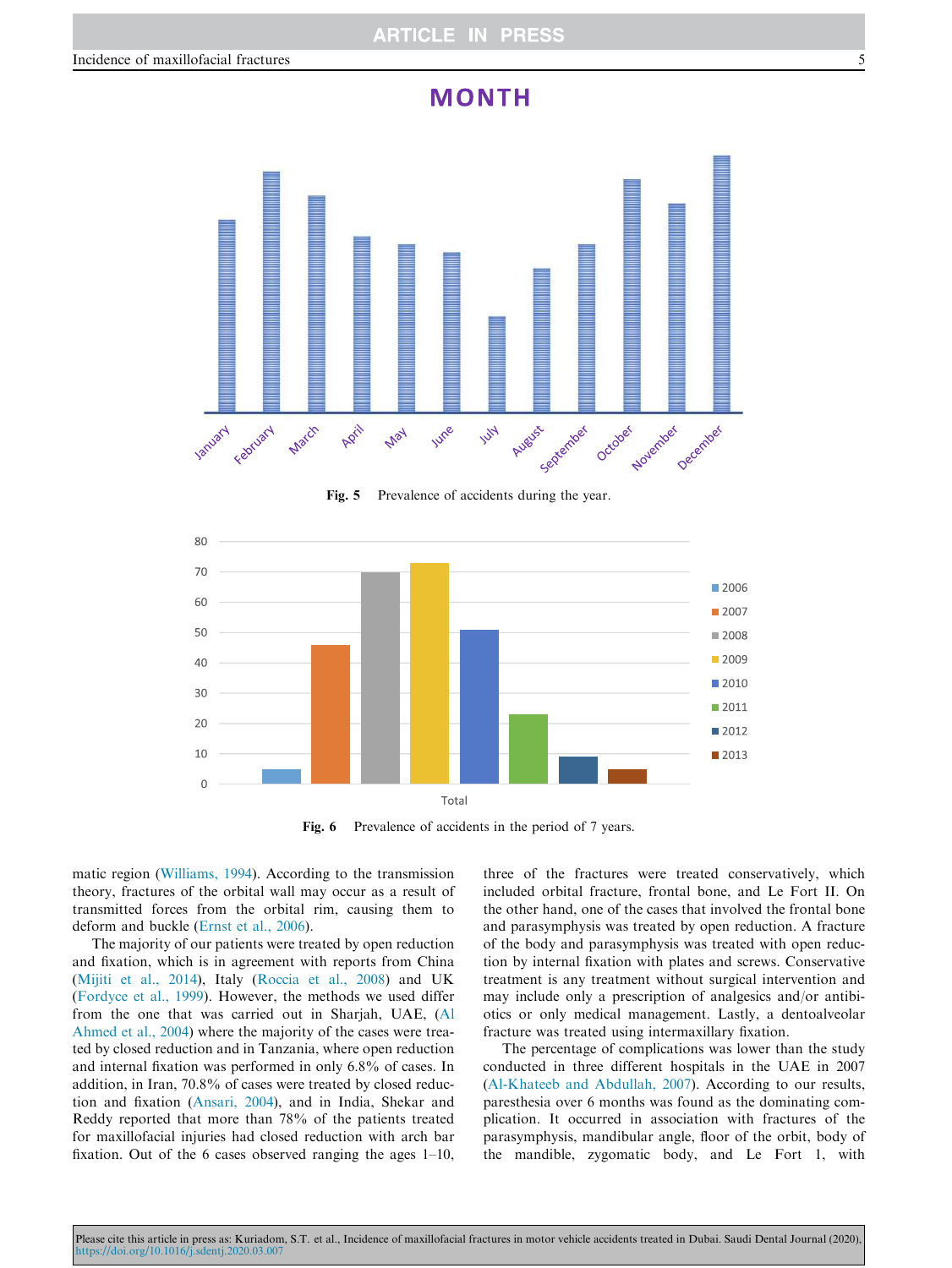parasymphysis dominating all other fractures. The significant age group ranged from 31 to 40 years.

Most of the accidents occurred in December. Early morning fog, rain, and low visibility could account for this finding.

Driving under the influence of alcohol or drugs is a significant factor for RTAs. However, our research could not include this, as the police department did not release the information to us.

The results of recent literature indicate a significant amount of difference in the incidence of fractures caused by motor vehicle accidents in developed countries such as Japan (Ryo et al., 2009), the Netherlands (Salentijn et al., 2014), and Ireland (Walker et al., 2012) when compared with developing countries such as India (Weihsin et al., 2014) and China (Li et al., 2015). However, this data cannot be taken into account as there is a difference in the regulations and their applications (Ruslin et al., 2015).

Regardless of the obligatory law of seatbelts, the incidence of RTAs and the concurrent maxillofacial injuries is still high. Therefore, certain measures need to be taken in order to implement adequate prevention. Statistics show that a lack of driving experience is directly linked to the probabilities of accidents; the probabilities of serious accidents increase in the case of young drivers (Dubai Police. Traffic Safety Issues, 2015). Although our research had no evidence of people not wearing seatbelts or using electronic devices, implementing strict rules against traffic rule violations in regard to this can help in reducing the incidence. According to the Dubai police statistics, in 2002, 60 people were killed in road accidents due to speeding and not wearing seatbelts (Dubai Police. Traffic Safety Issues, 2015). Increasing fines for over speeding and rash driving and executing stern rules for jaywalking may also be helpful. Since back passengers accounted as the third commonly affected group, one of the most important advancements would be the use of backseat restraints for both adults and children. The provision of one-way roads instead of two-way can decrease the incidence of head-on collisions. A track for cyclists could greatly reduce their risk in RTAs. Last and the most important implementation would be spreading public awareness about traffic rules and safety measures.

The limitation of the study is its retrospective design or methodology, which includes a lack of detailed information and improper recording of the patients' details. Also, the focus of the study was limited to Dubai. On the other hand, Rashid Hospital is the tertiary center of trauma cases, and thus, the study shows an accurate representation of the trauma related to motor vehicle accidents. The epidemiology helps in understanding the prevalence and planning strategic preventive measures. It can also guide authorities to review traffic legislations and increase public awareness.

To conclude, males in the 31–40 age group dominate the maxillofacial injuries in traffic accidents. Our study showed that pedestrians are more affected than drivers are. The previous studies carried out in Al Ain and Sharjah found that the majority of the fractures occurred in the mandible, which is in contrast with our study, where mid-facial fractures prevailed. This signifies that the incidence varies from country to country and even within the same country. According to our study, the majority of the fracture cases were treated by open reduction, and the most prevalent postoperative complication was found to be paresthesia over 6 months, which is mostly associated with parasymphyseal fractures. An increase

in trauma centers and better facilities would perhaps improve the management of such fractures.

#### CRediT authorship contribution statement

Sam Thomas Kuriadom: Conceptualization, Methodology, Resources, Writing - review & editing, Visualization, Supervision, Project administration. Sahrash Dar: Methodology, Validation, Formal analysis, Investigation, Resources, Data curation, Writing - original draft. Faranak Saffari: Methodology, Validation, Formal analysis, Investigation, Resources, Data curation, Writing - original draft. Mohammad Jaber: Resources, Writing - review & editing, Visualization.

#### Declaration of Competing Interest

The authors declare that they have no known competing financial interests or personal relationships that could have appeared to influence the work reported in this paper.

#### References

- Abosadegh, M.M., Saddki, N., Al-, Tayar B., Ab Rahman, S., 2019. Epidemiology of maxillofacial fractures at a teaching hospital in malaysia: a retrospective study. Biomed Res. Int., 1–10
- Adeyemo, W.L., 2005. Trends and characteristics of oral and maxillofacial injuries in Nigeria: a review of the literature. Head Face Med. 1, 7.
- Akama, M.K., Chindia, M.L., Mascigo, F.G., Guthua, S.W., 2007. Pattern of maxillofacial and associated injuries in road traffic accidents. East Afr. Med. J. 84, 287–295.
- Akhlaghi, F., Mafi, N., Bastami, F., 2019. Prevalence of maxillofacial fractures and related factors: a five-year retrospective study. Trauma Mon. 24, 4.
- Al Ahmed, H.E., Jaber, M.A., Abu Fanas, S.H., Karas, M., 2004. The pattern of maxillofacial fractures in Sharjah, United Arab Emirates: a review of 230 cases. Oral Surg. Oral Med Oral Pathol. Oral Radiol. Endod. 98, 166–170.
- Al-Khateeb, T., Abdullah, F.M., 2007. Craniomaxillofacial injuries in the United Arab Emirates: a retrospective study. J. Oral Maxillofac. Surg. 65, 1094–1101.
- Al-Masri, M., Amin, D., Aboola, A.F., Shargawi, J., 2015. Maxillofacial fractures in Makkah city in Saudi Arabia; an 8-year review of practice. American J. Public Health Res. 3, 56–59.
- Allen B.P., Dr. Dally C.G., 1990. Fractures of the mandible. A 35 year retrospective study. Int. J. Oral Maxillofac. Surg. 19, 268-271.
- Ansari, M.H., 2004. Maxillofacial fractures in Hamedan province, Iran: A retrospective study (1987–2001). J. Craniomaxillofac. Surg. 32, 28–34.
- Bener, A., Crundal, D., 2005. Road traffic accidents in the United Arab Emirates compared to Western countries. Adv. Transport. Studies Int. J. Sec. A*.* 6, 5–12.
- Bener, A., Breger, E., Al-Falasi, A.S., 1995. Risk taking behavior in road traffic accidents. J. Traffic Med. 23, 65–70.
- Bumb, S.S., Jain, S.K., Chaudhary, A.K., Ali, S., 2013. Maxillofacial fractures: Its features and occurrence in Western Uttar Pradesh, India- a retrospective study. ArchCranOroFac. Sc. 1, 50–53.
- Cheema, S.A., Amin, F., 2006. Incidence and causes of maxillofacial skeletal injuries at the Mayo Hospital in Lahore. Pakistan. Br. J. Oral Maxillofac. Surg. 44, 232–234.
- Devadiga, A., Prasad, K., 2007. Epidemiology of maxillofacial fractures and concomitant injuries in a craniofacial Unit: a retrospective study. Internet J. Epidemiol. 5, 2.
- Dongas, P., Hall, G.M., 2002. Mandibular fracture patterns in Tasmania. Australia. Aust. Dent. J. 47, 131–137.